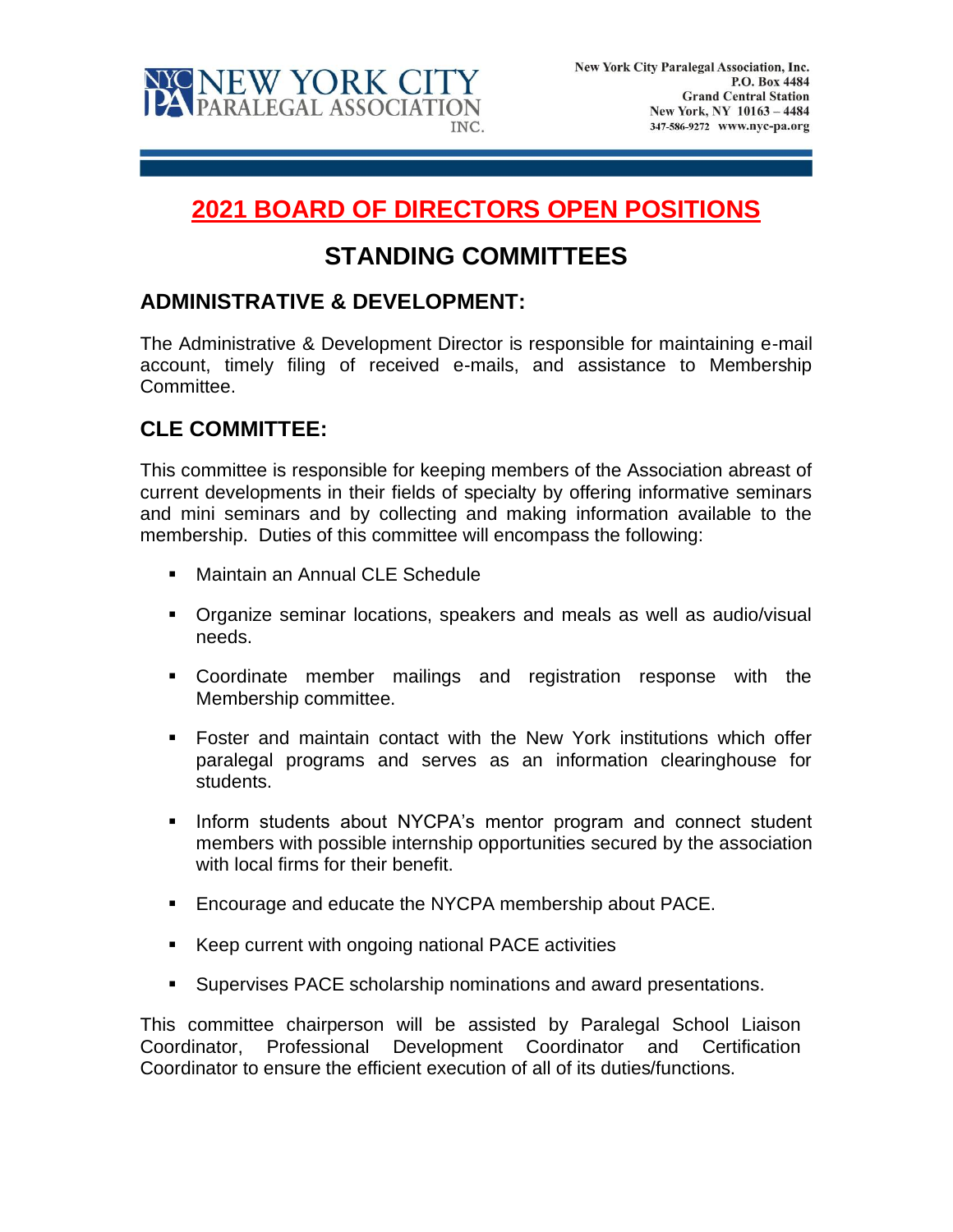

### **COMMUNICATIONS COMMITTEE:**

This committee is in charge of putting together the quarterly association newsletter - The NYC Paralegal Times and NYCPA Bi-Weekly Newsletter. Duties of this committee encompass the following:

- Locate articles of interest to paralegals, including local and national news, programs and announcements of the Association.
- **EXECT Seek advertisers for the newsletter and work closely with the printing** company to ensure that the newsletter is printed and delivered on time for distribution to the membership.
- Publish the electronic bi-weekly newsletter that is distributed to members via email.
- Work with the Website coordinator to update the newsletter portions of the website
- Work with the website committee to design and keep the official NYCPA website updated.
- Coordinate membership and potential membership materials/mailings with the executive board.
- Responsible for assisting other committee chairpersons with the design and creation of official NYCPA materials and documents.
- Reviews and edits the annual membership directory for accuracy.

This committee chairperson will be assisted by the Communications Coordinator and E-Newsletter Coordinator to ensure the efficient execution of all of its duties/functions.

#### **ESAPA COMMITTEE:**

This committee is responsible for representing the association as a member of the Empire State Alliance of Paralegal Associations ("ESAPA"). The Empire State Alliance of Paralegal Associations is comprised of several paralegal associations from across New York State. The ESAPA meets three times per year – winter, spring and fall – in locations across New York State. This committee will also be responsible for reaching out to other paralegal associations within the state of New York and determining how we can work to together to meet the needs of paralegals throughout the state. The duties of this committee will encompass: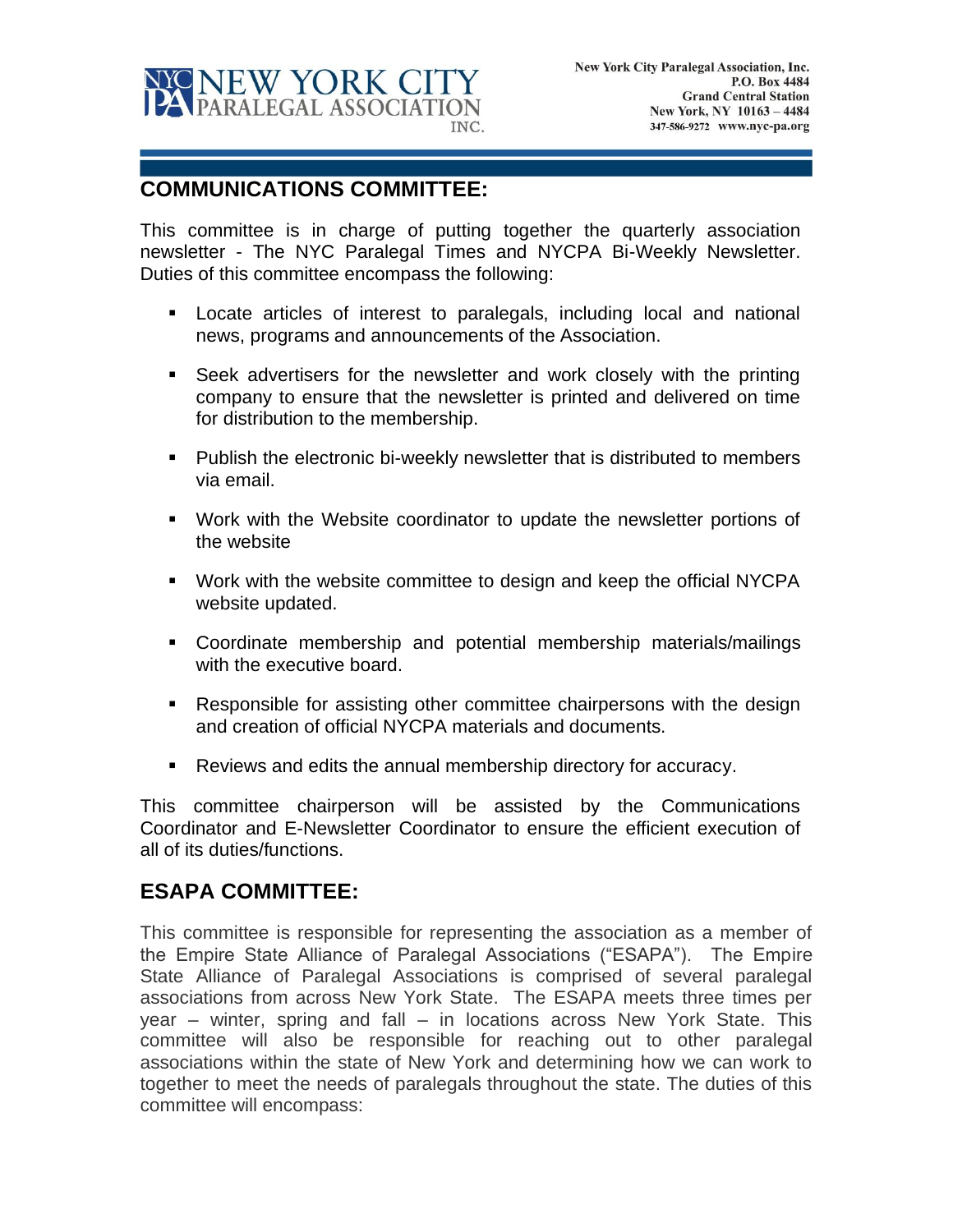

- Attend meetings held by ESAPA throughout the year
- **•** Provide updates to the Board of Directors of the NYCPA as well as its membership re efforts being undertaken by ESAPA on their behalf
- Act as liaison between the NYCPA and other paralegal associations throughout the state.

This committee chairperson will be assisted by the State Outreach Coordinator to ensure the efficient execution of all of its duties/functions.

#### **EVENTS COMMITTEE**

The Events Chairperson is responsible to plan, coordinate, and schedule events for the association and to plan, coordinate, schedule and implement fundraising and sponsorships for the association. Duties of this committee will encompass the following:

- Maintain a yearly event calendar for the NYCPA
- Develop relationships with and maintain database of venues, hotels, restaurants, caterers and other such contacts for NYCPA events
- Develop and maintain relationships with law firms, legal departments, legal staffing agencies, news media, professional associations and schools
- Contact appropriate news media to publicize NYCPA events
- **EXECT** Identify and coordinate all speakers for membership meetings
- Coordinate Board of Directors outreach programs as needed
- Consult with all NYCPA committees that are planning an event such as a social, meeting, conference or convention

This committee chairperson works closely with CLE Committee Chairperson and will be assisted by PR Coordinator, Paralegal Schools Liaison and Marketing Coordinator to ensure the efficient execution of all of its duties/functions as well as Research Volunteer, Events Volunteer and Press Outreach Volunteer.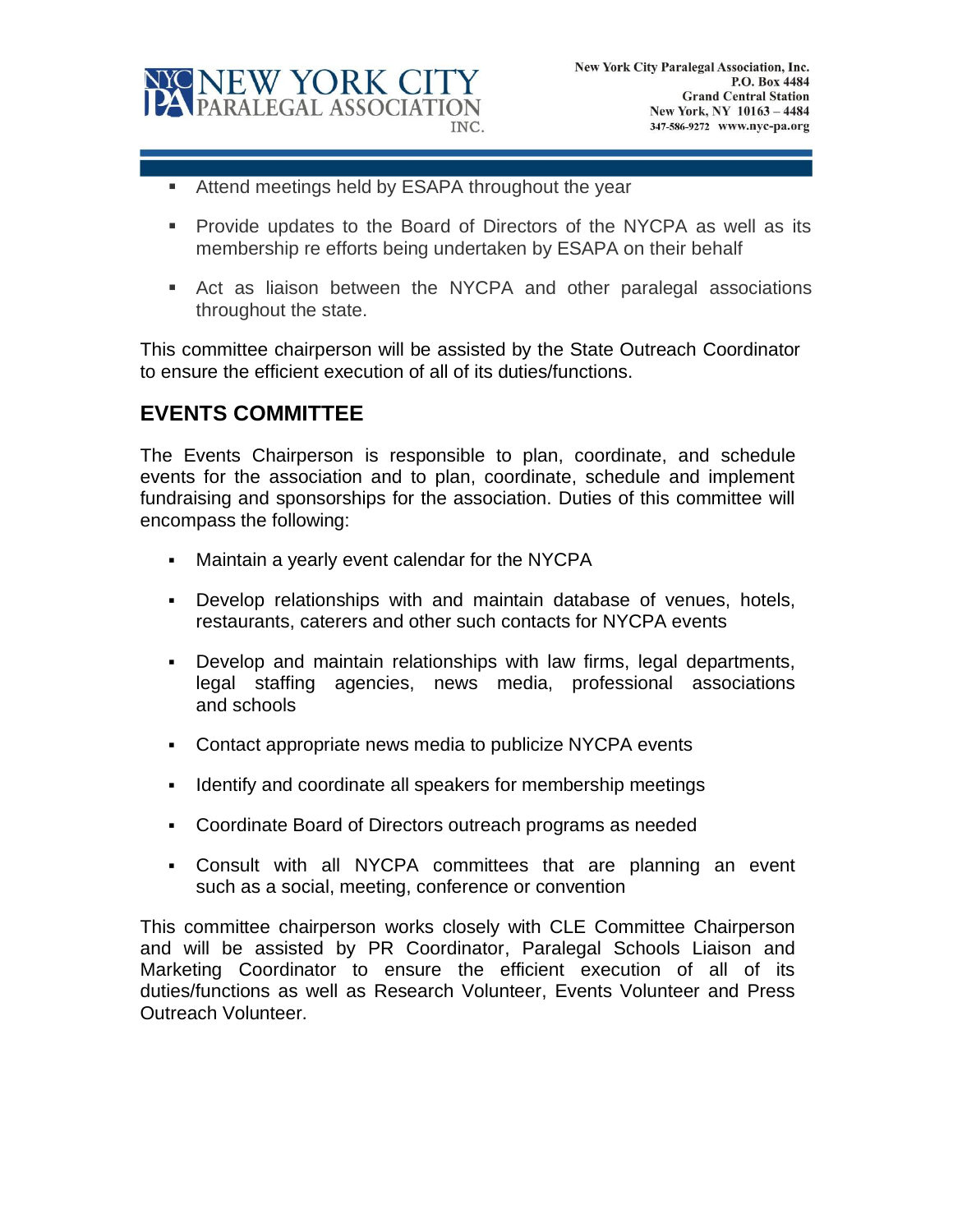

#### **MENTOR PROGRAM COMMITTEE:**

The Mentor Program matches experienced paralegals with students, new paralegals, and those changing practice areas. We provide guidance regarding:

- Current information on the paralegal profession
- Career objectives
- Educational goals
- Resume review and interviewing tips
- Practice area related paralegal duties
- Tips for obtaining a paralegal position
- Member benefits

#### **NFPA NATIONAL AFFAIRS:**

This committee is co-chaired by the NFPA Primary Representative and the NFPA Secondary Representative. The committee reviews, discusses and comments on materials received from the National Federation of Paralegal Associations, Inc. (NFPA) and other member associations. The committee is responsible for disseminating information from NFPA and other sources to the Board of Directors and the membership. The Committee members assist the NFPA Primary and Secondary Representatives in preparing the NFPA's Policy Meeting by providing input and recommendations on agenda and discussion topics for those meetings.

#### **POLICY AND PROCEDURES MANUAL COMMITTEE:**

This committee is established to prepare and deliver the Policy and Procedures Manual ("PPM") for the Board of Directors review and acceptance. After the PPM approved, this committee will periodically review and interpret the Association's Policies and Procedures Manual and make recommendations for changes to the Board of Directors to be voted.

## **PRO BONO COMMITTEE:**

This committee works on contacting various not-for-profit agencies to determine a need for our membership to participate in pro bono activities. The duties of this committee encompass the following: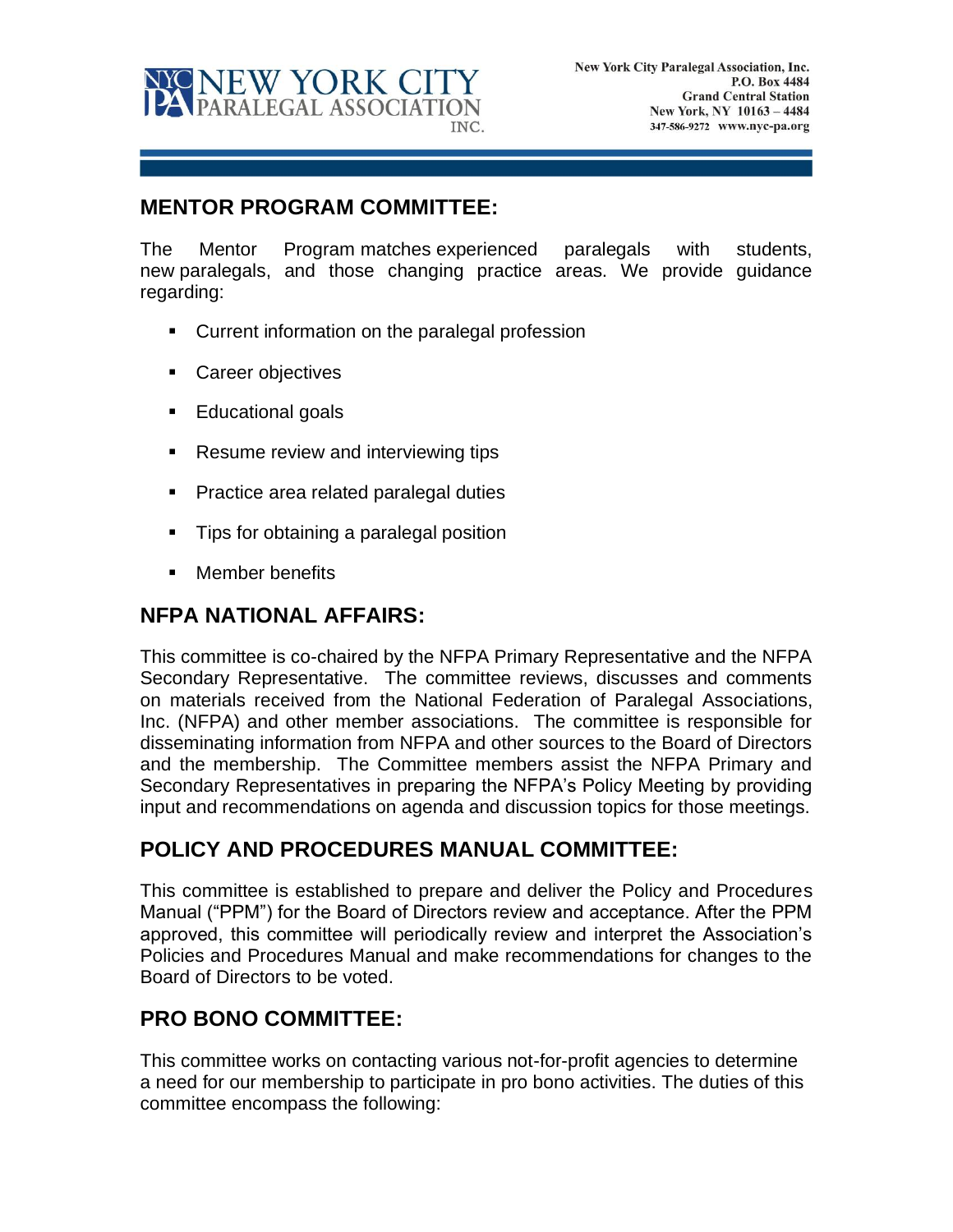

- In charge of notifying and recruiting members of the association to volunteer in various pro bono activities
- Work closely with the various organizations to make the necessary arrangements to involve membership
- Coordinate at least two (2) community service projects to be sponsored by the NYCPA with maximum member participation

This committee chairperson will be assisted by the Community Service Coordinator to ensure the efficient execution of all of its duties/functions.

#### **SCHOLARSHIP COMMITTEE**

This Committee is responsible for awarding one or more scholarships to a paralegal or paralegal program student who fulfills the requirements set forth by the Board of Directors. The committee sends out scholarship applications to all members and the colleges/universities in New York that offer paralegal programs and then chooses an outstanding individual from the submitted applications.

### **WEBSITE/IT COMMITTEE:**

This committee is responsible for development and maintenance of NYCPA website. The duties of this committee encompass the following:

- Work with the programmer to keep NYCPA website current
- Responsible for timely payments to the website's host.
- Explore ways to enhance the efficiency and aesthetics of the website
- Work closely with other committees to maintain events calendar, update Board member's profiles

# **COORDINATORS**

#### Advisory Panel Liaison

The Advisory Liaison is the primary contact for the Advisory Panel and responsible for timely communication with the Advisory Panel members.

Benefits Coordinator - work closely with Membership Committee Chairperson on monitoring and expansion on current NYCPA member benefits, seeking out and adding additional NYCPA member benefits, publicizing existing benefits to current members and marketing NYCPA benefits to potential members.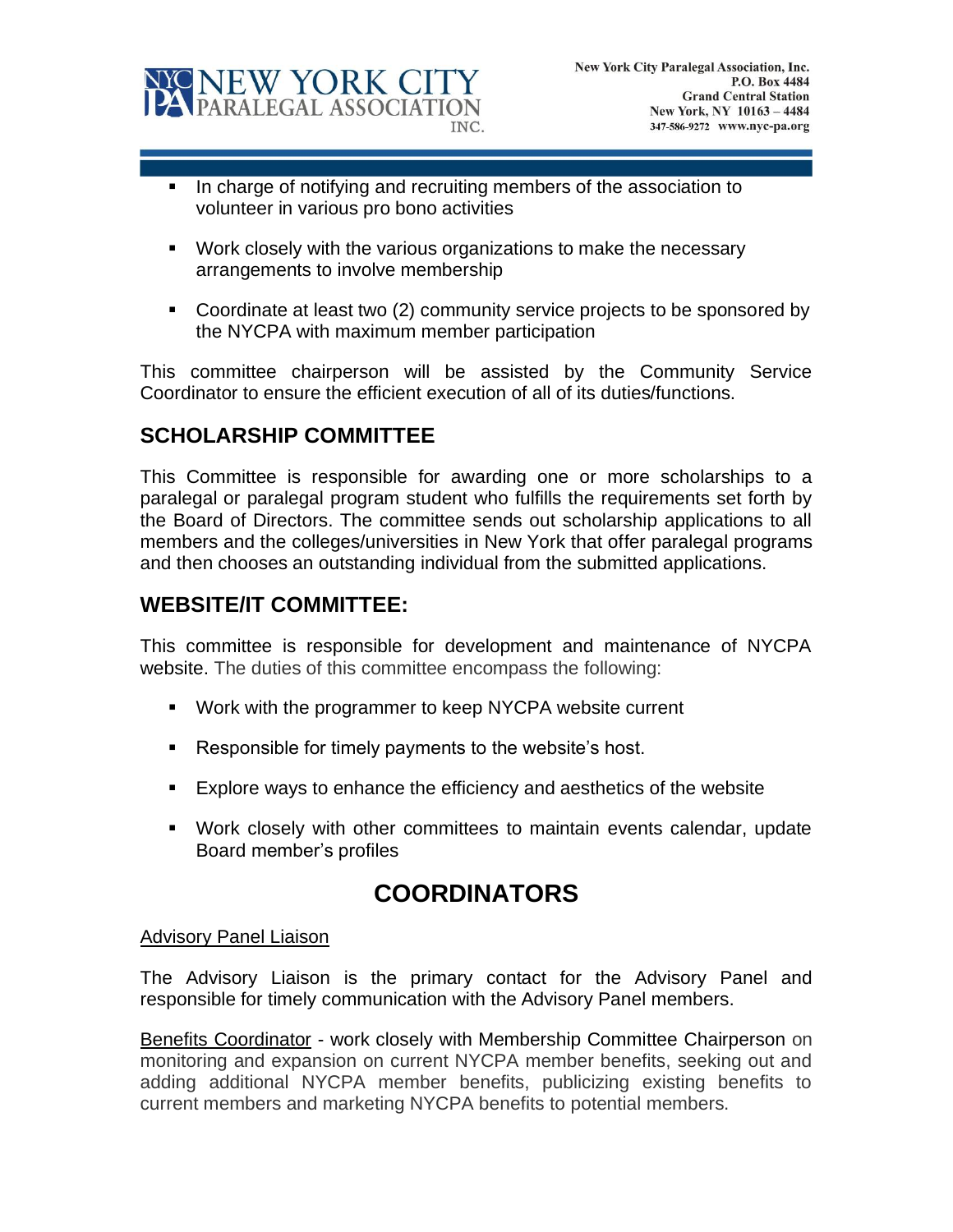

Certification Ambassador – works closely with CLE Committee Chairperson to organize and supervise study groups. PACE and PCC Exams present an opportunity to all paralegals to advance the profession. These exams provide hard facts about the competency of experienced paralegals. While PACE and PCC do not address all the issues of regulation, including certification and licensing, it do provide the legal service industry with an option to evaluate the competency level of experienced paralegals.

Community Service Coordinator – works closely with Pro Bono Committee Chairperson.

Coordinator-At-Large – works closely with all committees to assist on as needed basis.

Events Volunteer – works closely with Events Committee and CLE Committee Chairpersons. This volunteer would assist during NYCPA events. Tasks can include room set up, goodie bag preparation, fee collection, checking in of guests and creating nametags etc.

International Liaison – works closely with Membership Committee Chairperson to reach to international paralegal associations to create working relationships and exchange ideas.

Job Bank Coordinator - works closely with Finance Committee Chairperson on coordination with Job Bank contracts, identifying paralegal job openings and disseminates this information to our membership via the official job bank areas in the members' only areas of the website and within the newsletter.

Marketing Coordinator – works closely with Finance Committee Chairperson on coordination, scheduling and implementing fundraising and sponsorships for the association.

The below listed six positions work closely with Membership Committee Chairperson on encouragement, promotion and maintaining membership on each level.

Active Members Coordinator

Associate Members Coordinator

**Student Members Coordinator** 

Sustaining Members Coordinator

Sponsor Members Coordinator